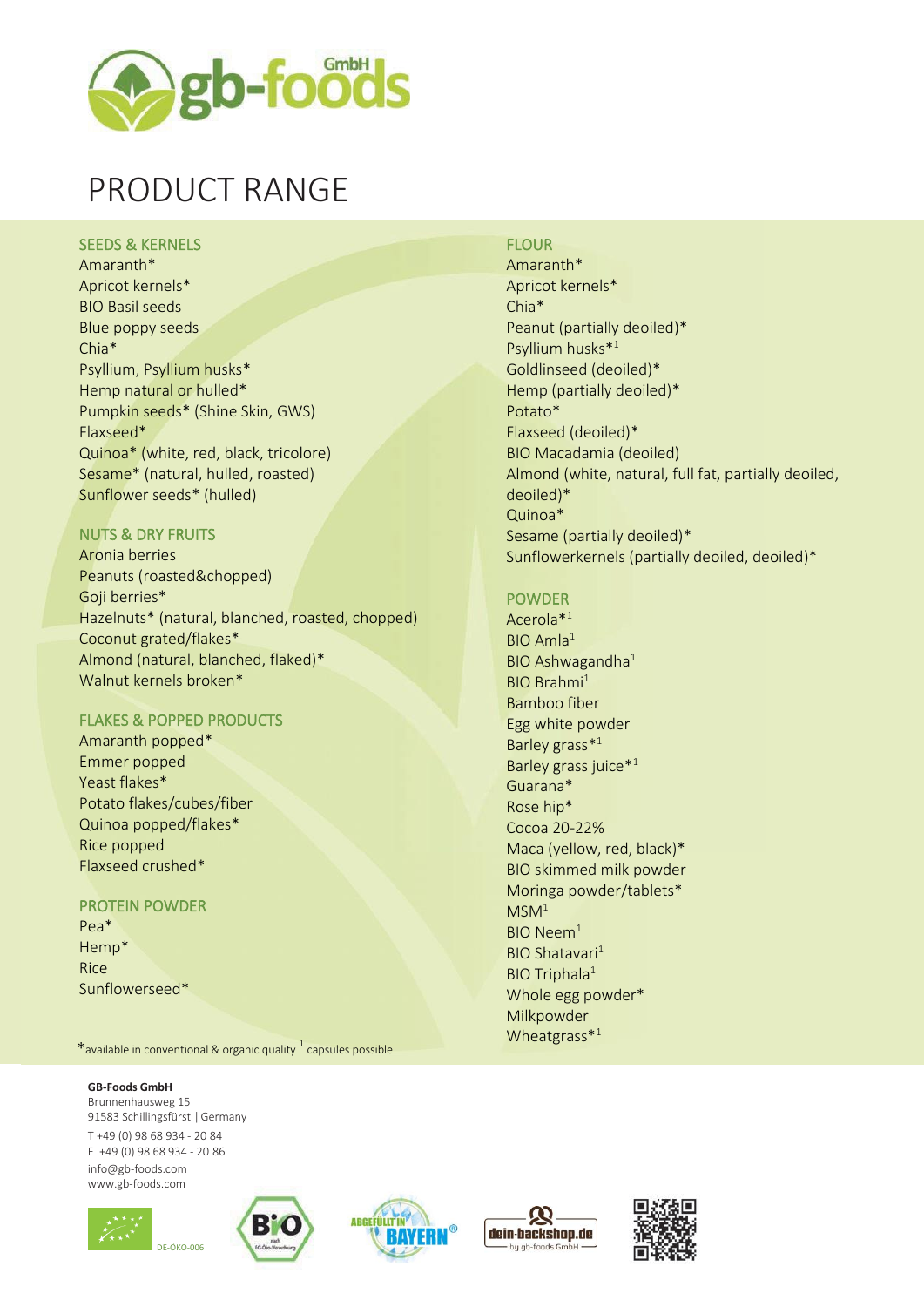

## PRODUCT RANGE

## OIL

Hemp Coconut Flaxseed\* Black cumin\*

### SPICES

Anise Fennel ground BIO Ginger powder Coriander ground Caraway ground\* BIO Turmeric powder Seasalt Saffron Black cumin\* Vanilla pod Cinnamon powder\*

#### SEAWEED

Chlorella powder/tablets \* Spirulina powder/tablets\* Chlorella-Spirulina tabletmix\* BIO Dulse red algae flakes

## SUGAR & SUBSTITUTES

Erytrith Coconut blossom sugar Cane sugar Xylitol

## ADDITIONS

Agar Agar BAKING POWDER Creatin Monohydrate 200mesh<sup>1</sup> Barley malt flour\* Guar Gum Inositol BIO Inulin powder Rye sour powder Dry yeast powder\* Weinstein baking powder Xanthan Gum

### OTHER

BIO Hibiscus flowers BIO Cocoa nibs Matcha tea\* BIO Lemon herb (Cistus incanus)

\*available in conventional & organic quality  $^1$  capsules possible

#### **GB-Foods GmbH**

Brunnenhausweg 15 91583 Schillingsfürst |Germany T +49 (0) 98 68 934 - 20 84 F +49 (0) 98 68 934 - 20 86 [info@gb-foods.com](mailto:info@gb-foods.com) [www.gb-foods.com](http://www.gb-foods.com/)